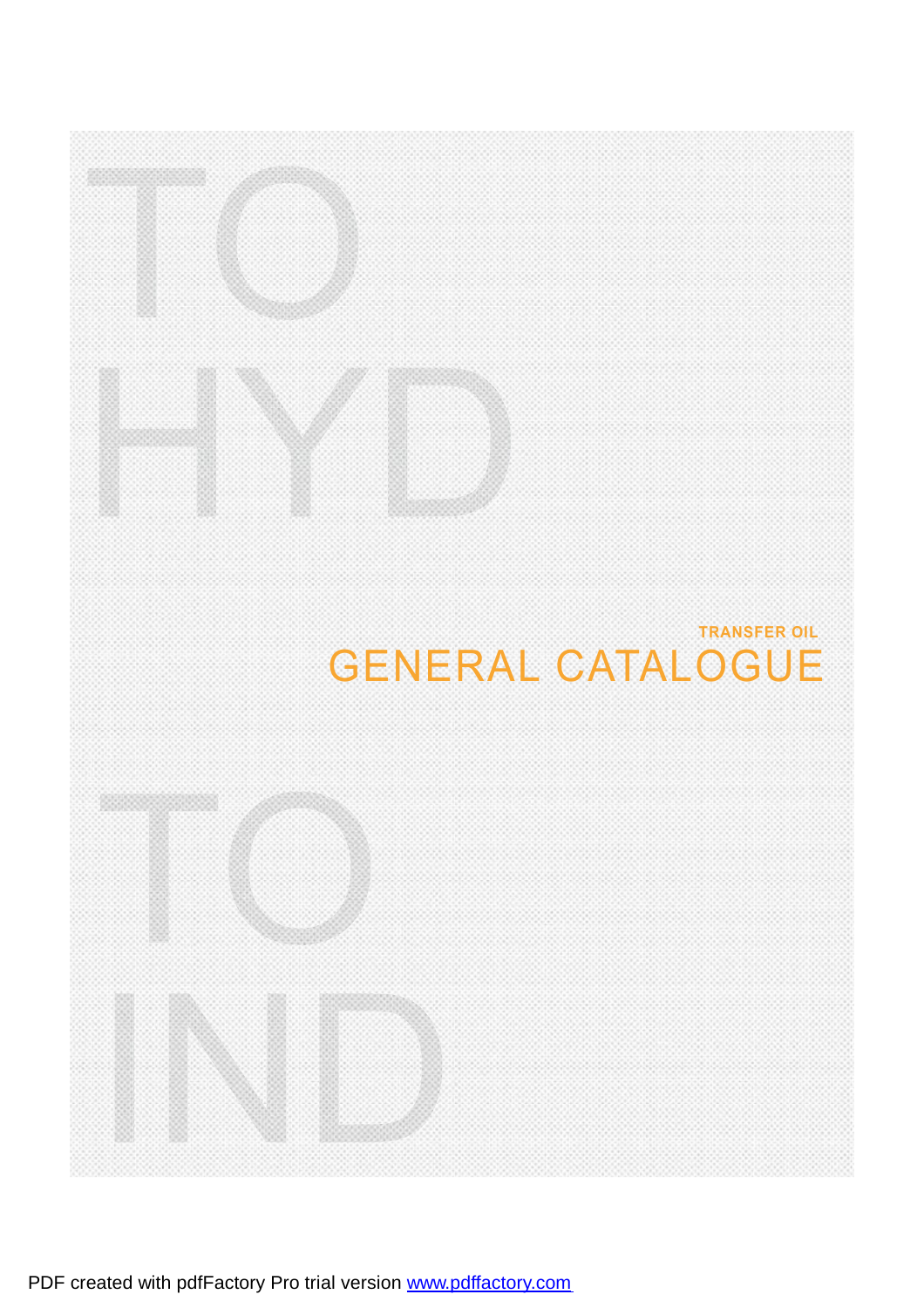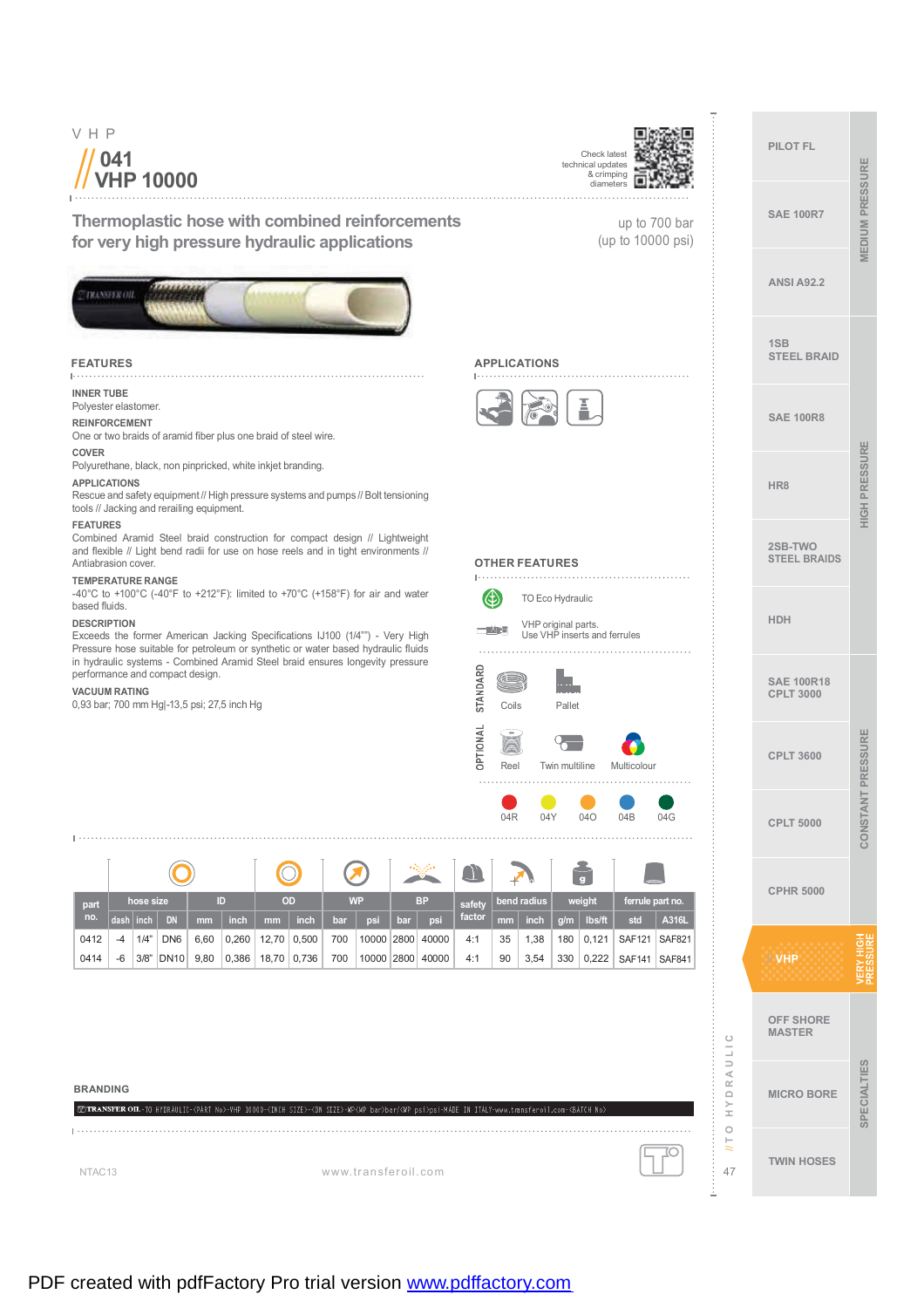







| Carbon<br><b>STEEL</b> | <b>AISI 316L</b><br><b>STEEL</b> | description            | <b>Hose Size</b> |       | $\mathbf{C}$ | D     | L    |
|------------------------|----------------------------------|------------------------|------------------|-------|--------------|-------|------|
| part no.               | part no.                         |                        | <b>DN</b>        | inch  | mm           | mm    | mm   |
| <b>SAF101</b>          | <b>SAF801</b>                    | 1/8" FERRULE VHP TP-F  | DN4              | 1/8"  | 13,50        | 9,80  | 24,0 |
| <b>SAF111</b>          | SAF811                           | 3/16" FERRULE VHP TP-F | DN <sub>5</sub>  | 3/16" | 15,50        | 11.80 | 29,0 |
| <b>SAF121</b>          | <b>SAF821</b>                    | 1/4" FERRULE VHP TP-F  | DN <sub>6</sub>  | 1/4"  | 20,00        | 15,00 | 38,4 |
| <b>SAF131</b>          | SAF831                           | 5/16" FERRULE VHP TP-F | DN <sub>8</sub>  | 5/16" | 24,00        | 18,20 | 41,0 |
| <b>SAF141</b>          | <b>SAF841</b>                    | 3/8" FERRULE VHP TP-F  | <b>DN10</b>      | 3/8"  | 26,00        | 20,00 | 44,0 |
| <b>SAF151</b>          | <b>SAF851</b>                    | 1/2" FERRULE VHP TP-F  | <b>DN12</b>      | 1/2"  | 33,00        | 25,50 | 48,0 |
| <b>SAF161</b>          | SAF861                           | 5/8" FERRULE VHP TP-F  | <b>DN16</b>      | 5/8"  | 36,50        | 28,70 | 53,0 |
| <b>SAF171</b>          | <b>SAF871</b>                    | 3/4" FERRULE VHP TP-F  | <b>DN20</b>      | 3/4"  | 40,00        | 32,00 | 60,0 |
| <b>SAF181</b>          | <b>SAF881</b>                    | 1" FERRULE VHP TP-F    | <b>DN25</b>      | 1"    | 50,80        | 41,50 | 63,0 |

#### MICRO BORE FERRULES<sup>1</sup> AND INSERTS

| <b>SAF</b><br>CRIMPING FERRULE VHP TP-F                                                                                                                                                                                                                                                                                                                                                                                                                            |                                                                                                                                                         |                                                                                      |                |                                       |                                                                                                                                                     |                                                                     |                             | <b>Check latest</b><br>technical updates<br>& crimping<br>diameters              |                                               |                                      |                                                                                    |                                              |                                                                                                                           | <b>ACCESSORIES</b>                                         |
|--------------------------------------------------------------------------------------------------------------------------------------------------------------------------------------------------------------------------------------------------------------------------------------------------------------------------------------------------------------------------------------------------------------------------------------------------------------------|---------------------------------------------------------------------------------------------------------------------------------------------------------|--------------------------------------------------------------------------------------|----------------|---------------------------------------|-----------------------------------------------------------------------------------------------------------------------------------------------------|---------------------------------------------------------------------|-----------------------------|----------------------------------------------------------------------------------|-----------------------------------------------|--------------------------------------|------------------------------------------------------------------------------------|----------------------------------------------|---------------------------------------------------------------------------------------------------------------------------|------------------------------------------------------------|
| An extreme performing hose needs extreme performing fittings. For a hose of this Very High Pressure capability the ferrule and insert<br>need to be specifically designed. Transfer Oil strongly recommend the use of original parts. For new applications, ferrules or fittings not<br>listed in this file please contact us.<br>WARNING: always check bore collapse using go/no go bore gauge. If needed adjust crimping diameter in order to obtain the optimal |                                                                                                                                                         |                                                                                      |                |                                       |                                                                                                                                                     |                                                                     |                             |                                                                                  |                                               |                                      |                                                                                    |                                              |                                                                                                                           |                                                            |
| bore collapse.                                                                                                                                                                                                                                                                                                                                                                                                                                                     | Carbon<br><b>STEEL</b><br>part no.<br><b>SAF101</b><br><b>SAF111</b>                                                                                    | <b>AISI 316L</b><br><b>STEEL</b><br>part no.<br><b>SAF801</b><br>SAF811              |                |                                       | description<br>1/8" FERRULE VHP TP-F<br>3/16" FERRULE VHP TP-F                                                                                      |                                                                     |                             | Hose Size<br><b>DN</b><br>DN4<br>DN <sub>5</sub>                                 | inch<br>1/8"<br>3/16"                         | $\mathbf{C}$<br>mm<br>13,50<br>15,50 | D<br>mm<br>9,80<br> 11,80                                                          | Ш<br>mm<br>24,0<br>29,0                      |                                                                                                                           | <b>STANDARD</b><br><b>FERRULES</b><br><b>AND INSERTS</b>   |
|                                                                                                                                                                                                                                                                                                                                                                                                                                                                    | <b>SAF121</b><br><b>SAF131</b><br><b>SAF141</b><br><b>SAF151</b><br><b>SAF161</b><br><b>SAF171</b>                                                      | <b>SAF821</b><br><b>SAF831</b><br>SAF841<br><b>SAF851</b><br>SAF861<br><b>SAF871</b> |                |                                       | 1/4" FERRULE VHP TP-F<br>5/16" FERRULE VHP TP-F<br>3/8" FERRULE VHP TP-F<br>1/2" FERRULE VHP TP-F<br>5/8" FERRULE VHP TP-F<br>3/4" FERRULE VHP TP-F |                                                                     |                             | DN <sub>6</sub><br>DN <sub>8</sub><br><b>DN10</b><br><b>DN12</b><br>DN16<br>DN20 | 1/4"<br>5/16"<br>3/8"<br>1/2"<br>5/8"<br>3/4" | 24,00                                | 20,00   15,00<br>18,20<br>26,00 20,00<br>33,00 25,50<br>36,50 28,70<br>40,00 32,00 | 38,4<br>41,0<br>44,0<br>48,0<br>53,0<br>60,0 |                                                                                                                           | //VHP<br><b>FERRULES</b><br><b>AND INSERTS</b>             |
| FERRULE SELECTION BY HYDRAULIC AND INDUSTRIAL HOSE FAMILY<br>ALL HOSES ARE AVAILABLE BOTH WITH STANDARD/AISI 316L STEEL                                                                                                                                                                                                                                                                                                                                            | <b>SAF181</b>                                                                                                                                           | <b>SAF881</b>                                                                        |                |                                       | 1" FERRULE VHP TP-F                                                                                                                                 |                                                                     |                             | <b>DN25</b>                                                                      | 1"                                            |                                      | 50,80 41,50                                                                        | 63,0                                         |                                                                                                                           | <b>MICRO BORE</b><br><b>FERRULES</b><br><b>AND INSERTS</b> |
| 一动情<br><b>//SAFXXX</b><br><b>CRIMPING FERRULE TP-F</b><br>041X-VHP 10000<br>046X-VHP NON COND.<br><b>040X-VHP 10000 MARINER</b><br>080X-VHP EXTRA<br>060X-OFF SHORE<br><b>MASTER 5000</b>                                                                                                                                                                                                                                                                          | AISI 316L SAF801 SAF811 SAF821 SAF831 SAF841 SAF851 SAF861 SAF871 SAF881<br>CARBON STEEL SAF101 SAF111 SAF121 SAF131 SAF141 SAF151 SAF161 SAF171 SAF181 | $\bullet$                                                                            | $\bullet$<br>٠ | ٠<br>$\bullet$<br>۰<br>$\bullet$<br>٠ |                                                                                                                                                     | $1/8$ " 3/16" 1/4" 5/16" 3/8" 1/2" 5/8"<br>۰<br>$\bullet$<br>٠<br>٠ | ٠<br>٠                      |                                                                                  |                                               | $3/4$ <sup>"</sup><br>۰              | ٠                                                                                  | $1 + 1/4$                                    |                                                                                                                           | <b>PUSH-ON</b><br><b>INSERTS</b>                           |
| /159X-CNG 5000 COMP.<br><b>NATURAL GAS HOSE</b><br>049X-HP AGGRESSIVE<br><b>CHEMICALS</b><br>048X-VHP 10000 AGG.<br><b>CHEMICALS</b><br>NTAC13                                                                                                                                                                                                                                                                                                                     |                                                                                                                                                         | www.transferoil.com                                                                  |                | $\bullet$                             | ٠                                                                                                                                                   | ۰<br>$\bullet$                                                      | $\bullet$<br>۰<br>$\bullet$ | ۰                                                                                |                                               | $\bullet$<br>۰                       | $\bullet$                                                                          | IC                                           | CO <sub>1</sub><br>$\circ$<br>$\geq$<br>$\overline{\phantom{a}}$<br>Н<br>$\vdash$<br>Щ<br>$\circ$<br>Н<br>$\simeq$<br>139 | <b>INSTALLATION</b><br><b>FACTORS</b>                      |

PDF created with pdfFactory Pro trial version [www.pdffactory.com](http://www.pdffactory.com)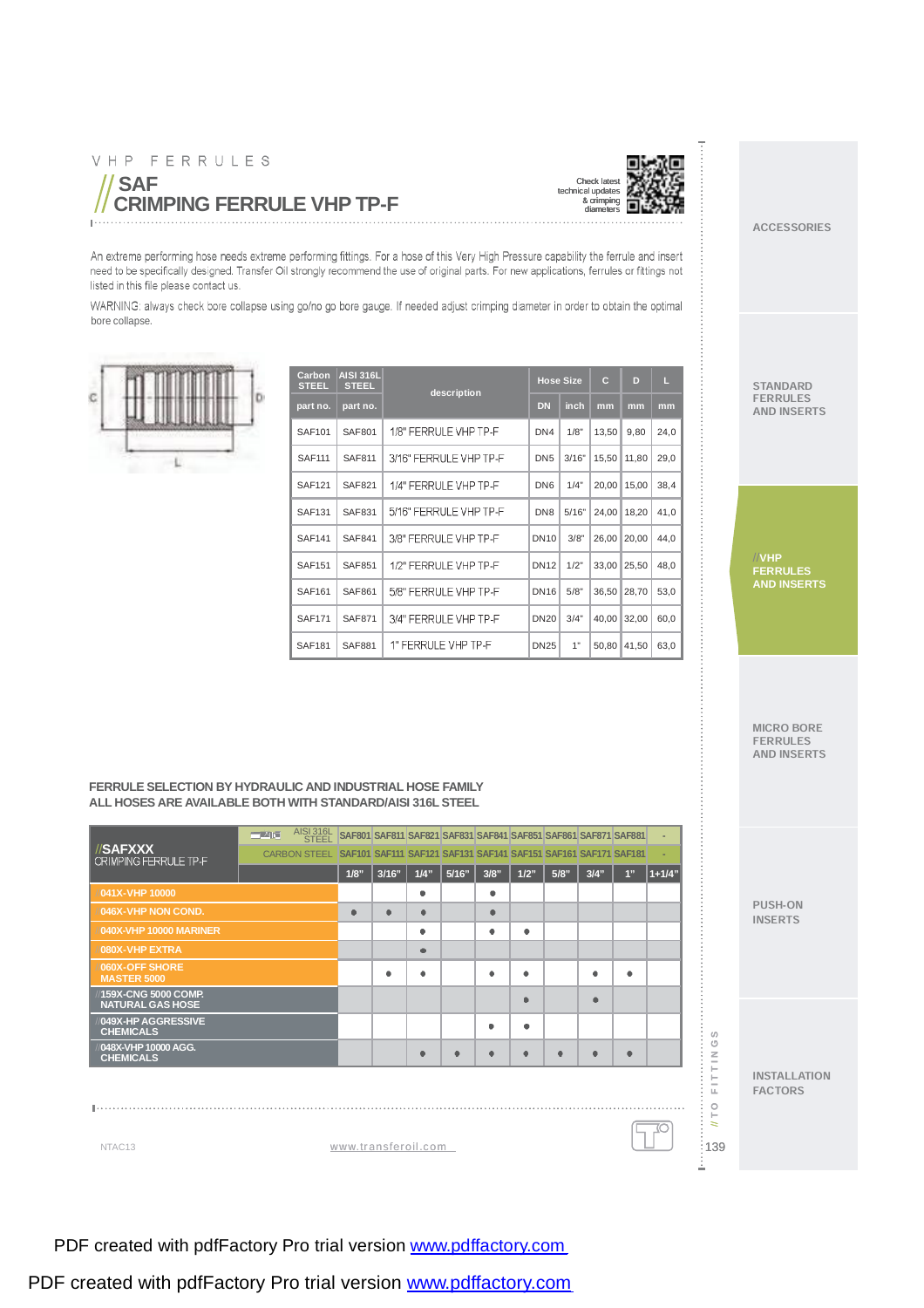VHP INSERTS **STANDARD BSPP British Standard Pipe Parallel (BSPP) ACCESSORIES** Popular couplings British Standard Pipe (BSP) threads, also known as Whitworth threads. The BSPP (parallel) male will mate with a BSPP (parallel) female or a female port. The BSPP male has straight threads and a 30° seat. The BSPP female has straight threads and a 30° seat. The female swivel BSPP has a tapered nose which seals on the cone seat of the male. The BSPP (parallel) connector is similar to, but not interchangeable with, the NPSM connector. The thread pitch is different in most sizes, and the thread angle is 55° instead of the 60° angle found on NPSM threads. VHP INSERTS BSPP **STANDARD FERRULES**  $Check$ **SOA - F-BSPP VHP C AND INSERTS** technical updates **VHPSTRAIGHT FEMALE BSPP 60° - 316L** & crimping diameters **Carbon STEEL AISI 316L Hose Size Thread** flux maint q 1 ov **STEEL description part no.** *part* **<b>no. DN inch**  $SOA120$  SOA820  $1/4$ " F-BSPP VHP C 1/8" DN4  $1/8$ "  $1/4$ " 19  $SOA121$  SOA821 1/4" F-BSPP VHP C 3/16" DN5 3/16" 1/4" 19 **FERRULES** //**VHP VHP**  $FERRULES$ <br>AND **INSERTS**  $SOA122$  SOA822 1/4" F-BSPP VHP C 1/4"  $\Box$  DN6  $\Box$  1/4"  $\Box$  1/4"  $\Box$  19  $SOA143$  SOA843 3/8" F-BSPP VHP C 5/16" DN8 5/16" 3/8" 19  $SOA144$  SOA844 3/8" F-BSPP VHP C 3/8" DN10 3/8" 3/8" 19 SOA155 SOA855 1/2" F-BSPP VHP C 1/2" DN12 1/2" 1/2" 14 SOA176 | SOA876 | 3/4" F-BSPP VHP C 5/8" | DN16 | 5/8" | 3/4" | 14 SOA177 | SOA877 |  $3/4$ " F-BSPP VHP C  $3/4$ " | DN20 |  $3/4$ " |  $3/4$ " | 14  $SOA188$  SOA888 1" F-BSPP VHP C 1" DN25 1" 1" 11 **MICRO BORE FERRULES AND INSERTS** VHP INSERTS BSPP **SOB - M-BSPP VHP C** Check latest technical updates & crimping diameters **VHP PARALLEL MALE BSPP - 316L Carbon AISI 316L Hose Size Thread**

|                                  |              | <b><i><u>Albertando II</u></i></b><br>İδ<br><b>CARD AREA CONTROL</b> | <b>Gal DOTT</b><br><b>STEEL</b> | AISI STOL<br><b>STEEL</b> | description             | <b>Hose Size</b> |             | <b>Thread</b> |                    |
|----------------------------------|--------------|----------------------------------------------------------------------|---------------------------------|---------------------------|-------------------------|------------------|-------------|---------------|--------------------|
|                                  |              |                                                                      | part no.                        | part no.                  |                         |                  | <b>inch</b> | F             |                    |
| <b>PUSH-ON</b><br><b>INSERTS</b> |              |                                                                      | <b>SOB120</b>                   | SOB820                    | 1/4" M-BSPP VHP C 1/8"  | DN <sub>4</sub>  | 1/8"        | 1/4"          | 19                 |
|                                  |              |                                                                      | SOB121                          | SOB821                    | 1/4" M-BSPP VHP C 3/16" | DN <sub>5</sub>  | 3/16"       | 1/4"          | 19                 |
|                                  |              |                                                                      | <b>SOB122</b>                   | SOB822                    | 1/4" M-BSPP VHP C 1/4"  | DN <sub>6</sub>  | $1/4$ "     | 1/4"          | 19                 |
|                                  |              |                                                                      | <b>SOB142</b>                   | SOB842                    | 3/8" M-BSPP VHP C 1/4"  | DN <sub>6</sub>  | 1/4"        | 3/8"          | 19                 |
|                                  |              |                                                                      | <b>SOB144</b>                   | SOB844                    | 3/8" M-BSPP VHP C 3/8"  | <b>DN10</b>      | 3/8"        | 3/8"          | 19                 |
|                                  | $\omega$     |                                                                      | <b>SOB155</b>                   | <b>SOB855</b>             | 1/2" M-BSPP VHP C 1/2"  | <b>DN12</b>      | 1/2"        | 1/2"          | 14                 |
|                                  | $\circ$<br>z |                                                                      | <b>SOB177</b>                   | <b>SOB877</b>             | 3/4" M-BSPP VHP C 3/4"  | <b>DN20</b>      | 3/4"        | 3/4"          | 14                 |
| <b>INSTALLATION</b>              |              |                                                                      | <b>SOB188</b>                   | <b>SOB888</b>             | 1" M-BSPP VHP C 1"      | <b>DN25</b>      | 1"          | 1"            | 11                 |
| <b>FACTORS</b>                   | Щ<br>$\circ$ |                                                                      |                                 |                           |                         |                  |             |               |                    |
|                                  | $\leq$       | U.                                                                   |                                 |                           |                         |                  |             |               |                    |
|                                  | 140:         |                                                                      |                                 | www.transferoil.com       |                         |                  |             |               | NTAC <sub>13</sub> |

٠

PDF created with pdfFactory Pro trial version [www.pdffactory.com](http://www.pdffactory.com)

PDF created with pdfFactory Pro trial version [www.pdffactory.com](http://www.pdffactory.com)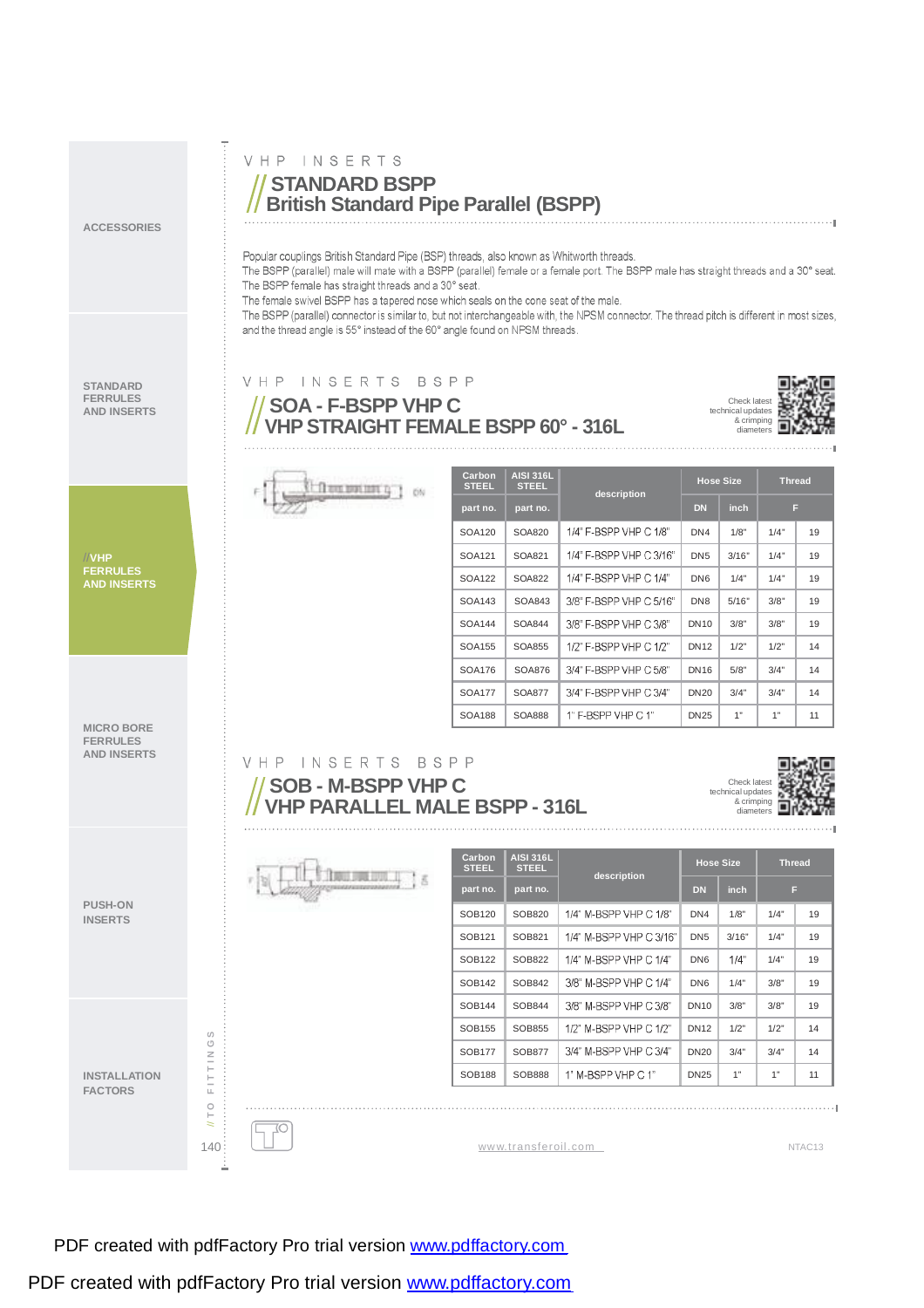## VHP INSERTS **STANDARD NPT National Pipe Tapered Fuel (NPTF)**

This is a dryseal thread, the National pipe tapered thread for fuels. This is used for both male and female ends. This connection is still widely used in fluid power systems, even through itils not recommended by the National Fluid Power Association (N.F.P.A.) for use in hydraulic applications. The NPTF male will mate with the NPTF, NPSF or NPSM female.

The NPTF male has tapered threads and a 30° inverted seat. The NPTF female has tapered threads and no seat. The seal takes piace by deformation of the threads. The NPSM female has straight threads and a 30° inverted seat. The seal takes piace on the 30° seat. The NPTF connector is similar to, but not interchangeable with, the BSPT connector. The thread pitch is different in most sizes. Also, the thread angle is 60° instead of the 55° angle found on BSPT threads.

> **AISI 316L STEEL**

## VHP INSERTS NPT

**SOC - F-NPT VHP NPT VHP FEMALE - 316L**

The content of the

**SOD - M-NPT VHP C VHP NPTF MALE - 316L**

**TITLES BOX 800** B

VHP INSERTS NPT



**Hose Size Thread**

**STANDARD FERRULES AND INSERTS**

**ACCESSORIES**

**VHP FERRULES** //**VHP AND INSERTS FERRULESAND INSERTS**

**MICRO BORE FERRULES AND INSERTS**

**PUSH-ON INSERTS**

**INSTALLATION FACTORS**

141// **T O F I T T I N G S**

 $011$ 

 $:141$ 

FITTINGS

| NTAC <sub>13</sub> | www.transferoil.com |
|--------------------|---------------------|

SOD155 SOD855 1/2" M-NPT VHP C 1/2" DN12 1/2" 1/2" 14 SOD177 SOD877 3/4" M-NPT VHP C 3/4" DN20 3/4" 3/4" 14 SOD188 | SOD888 | 1" M-NPT VHP C 1" | DN25 | 1" | 1" | 11,5

**Carbon STEEL**

**Carbon STEEL**

**AISI 316L STEEL**

**description**

**description**

**part no. part no. DN inch F**  $SOC122$  SOC822 1/4" F-NPT VHP C 1/4" DN6 1/4" 1/4" 18  $SOC142$  SOC842 3/8" F-NPT VHP C 1/4" DN6  $1/4$ " 3/8" 18

**part no. part no. DN inch F** SOD101 | SOD801 | 1/8 M-NPT VHP C 3/16 | DN5 | 3/16" | 1/8" | 27  $SOD121$  SOD821  $1/4$ " M-NPT VHP C 3/16" DN5 3/16"  $1/4$ " 18

PDF created with pdfFactory Pro trial version [www.pdffactory.com](http://www.pdffactory.com)

PDF created with pdfFactory Pro trial version [www.pdffactory.com](http://www.pdffactory.com)





**Hose Size Thread**

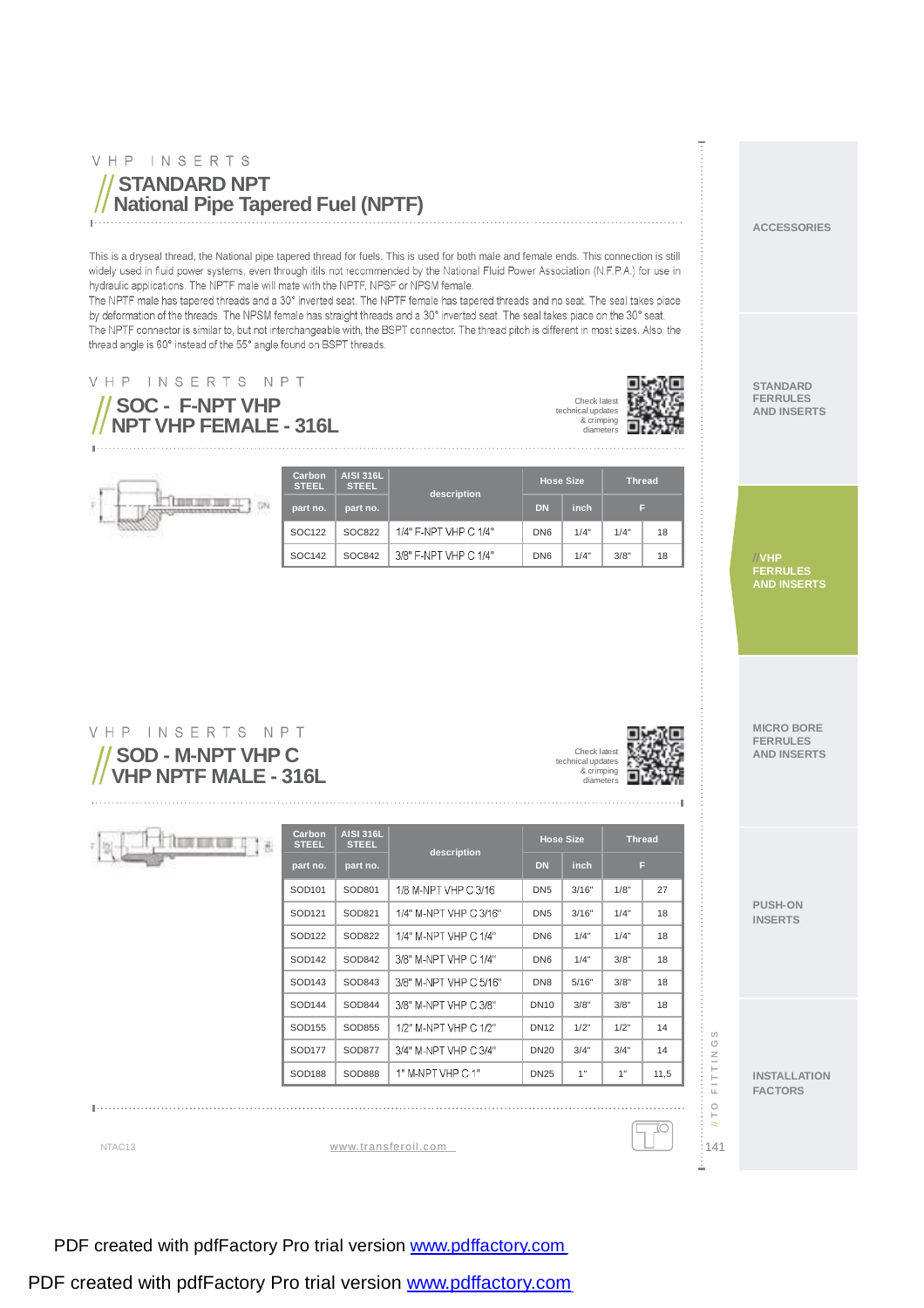**ACCESSORIES**

**STANDARD FERRULES AND INSERTS** The Society of Automotive Engineers (SAE) specifies a 37° angle flare or seat be used with high pressure hydraulic tubing. These are commonly called JIC couplings. The JIC 37° flare male will mate with a JIC female only. The JIC male has straight threads and a 37° flare seat. The JIC female has straight threads and a 37° flare seat. The seal is made on the 37° flare seat by establishing a line contact between the male flare and the female cone seat. The threads hold the connection mechanically

> Check lates technical updates & crimping diameters

**STANDARD JIC SAE J514 370 (JIC)**

VHP INSERTS

**SOH - F VHP JIC C**

VHP INSERTS JIC

**STRAIGHT FEMALE JIC 74° - 316L**

**AND INSERTS**<br> **AND INSERTS**<br> **AND INSERTS**<br> **AND INSERTS AISI 316L hose size thread STEEL STEEL description part no. part no. DN inch F**  $SOH1B2$  SOH8B2 9/16" F-JIC VHP C 1/4" DN6 1/4" 9/16" 18 SOH1B4 SOH8B4 9/16" F-JIC VHP C 3/8"  $\Box$  DN10  $\Box$  3/8"  $\Box$  9/16"  $\Box$  18 **VHP** //**VHP** //**VHP** SOH152 SOH852 1/2" F.IIC VHP C 1/4" DN6 1/4" 1/2" 20 **AND INSERTS FERRULESAND INSERTS FERRULES FERRULES** SOH174 SOH874 3/4" F-JIC VHP C 3/8" | DN10 3/8" | 3/4" | 16 VHP INSERTS BSPT **STANDARD BSPT British Standard Pipe Tapered (BSPT)**  $\mathbb{R}$  . **MICRO BORE** The BSPT (tapered) male will mate with a BSPT (tapered) female, or a BSPP (parallel) female. **FERRULES** The BSPT male has tapered threads. When mating with either the BSPT (tapered) female or the BSPP (parallel) female port, the seal **AND INSERTS** is made on the threads accomplished by thread distortion. A thread sealant is recommended. The BSPT connector is similar to, but not interchangeable with, the NPT connector. The thread pitch is different in most cases, and the thread angle is 55° instead of the 60° angle found on NPT threads. VHP INSERTS BSPT 回復 п **SOO - M-BSPT VHP** Check latest chnical updates **PUSH-ON TAPERED MALE BSPT 60° - 316L** & crimping diameters **INSERTS Carbon STEEL AISI 316L STEEL hose size thread** hearearman **description part no. part no. DN inch F SOO- M-BSPT VHP C - TAPERED MALE BSPT 60°** 800142 SOO842 3/8" M-BSPT VHP C 1/4" DN6 1/4" 3/8" 19<br>  $\frac{1}{2}$  **F E F F E F E F E F E F E F E F E F E F E E F E F E F E F E F E F E E F E E E** SOO142 SOO842 3/8" M-BSPT VHP C 1/4" DN6  $\parallel$  1/4"  $\parallel$  3/8"  $\parallel$  19 **INSTALLATION FACTORS**

PDF created with pdfFactory Pro trial version [www.pdffactory.com](http://www.pdffactory.com)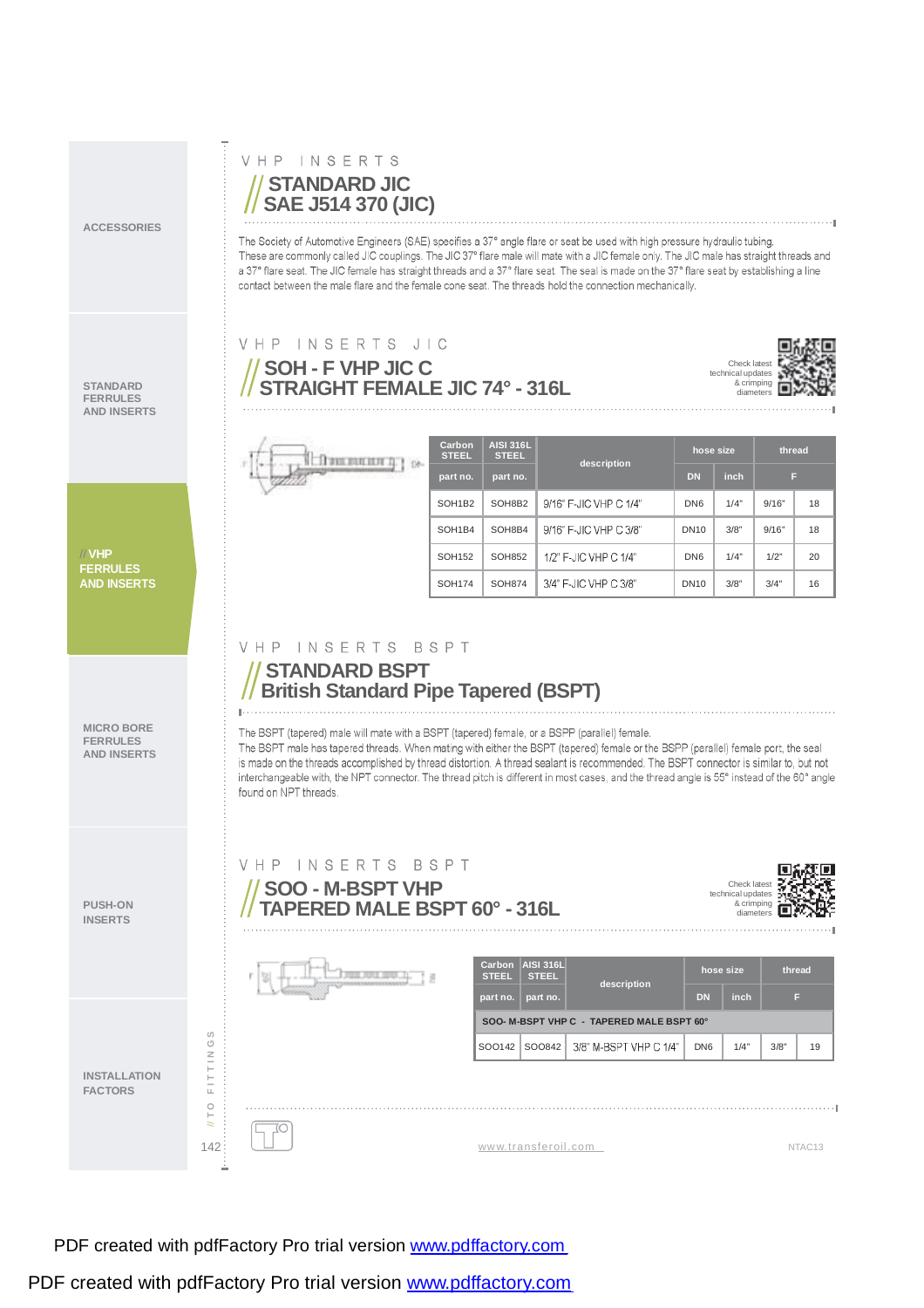#### VHP INSERTS

 $\|\cdot\|$ 

#### **STANDARD DIN 24° DIN 2353 / 3865 24°**

The DIN 24° cone male will mate with any of the three females listed: Female 24° cone with O-Ring, Female metric tube, Female Universal or 60° cone. The male has a 24° seat, straight metric threads, and a recessed counterbore with matches the tube O.D. used with it. The mating female may be a 24° cone with O-ring (DKO type), a metric tube fitting or a universal 24° or 60° cone. There is a light and heavy series DIN coupling. Proper identification is made by measuring both the treadh size and the tube O.D. (the heavy series has a smaller tube O.D. than the light, but has a thicker wall section).

# VHP INSERTS DIN 24°

Them well have to

**SOM - F- VHP DKOS FEMALE STRAIGHT FEMALE DIN 24° - 316L**

**You** 

**Carbon STEEL**

**AISI 316L STEEL**

**description**

 $SOM132$  SOM832 14X1.5 F-DKOS VHP C 1/4" DN6 1/4" SOM142 | SOM842 | 16X1.5 F-DKOS VHP C 1/4" | DN6 | 1/4"  $SOM152$  SOM852 18X1.5 F-DKOS VHP C 1/4" DN6 1/4" SOM172 SOM872  $22x15$  F-DKOS VHP C 1/4" DN6  $\parallel$  1/4" SOM174 SOM874  $22x15$  F-DKOS VHP C.3/8" DN10  $\overline{3}$  3/8"  $SOM182$  SOM882 24X1.5 F-DKOS VHP C 1/4" DN6 1/4" SOM185 | SOM885 | 24X1.5 F-DKOS VHP C 1/2" | DN12 | 1/2"  $SOM1G7$  SOM8G7 36X2 F-DKOS VHP C3/4" DN20 3/4" SOM1G8 SOM8G8 36X2 F-DKOS VHP C 1" DN25  $\parallel$  1" SOM1H8 SOM8H8  $\parallel$  42X2 F-DKOS VHP C 1"  $\parallel$  DN25  $\parallel$  1"

**part no. part no. DN inch F**



 $14 X 1.5$ 16 X 1.5 18 X 1.5 22 X 1.5  $22X15$ 24 X 1.5 24 X 1.5 36 X 2 36 X 2  $42 \times 2$ 

**Hose Size Thread**

**STANDARD FERRULES AND INSERTS**

**ACCESSORIES**

**VHP** // **VHP FERRULES FERRULES AND INSERTS AND INSERTS**

**MICRO BORE FERRULES AND INSERTS**

**PUSH-ON INSERTS**

**INSTALLATION FACTORS**

143// **T O F I T T I N G S**

 $01/$ 

 $:143$ 

**FITTINGS** 

NTAC13 [www.transferoil.com](http://www.transferoil.com)

PDF created with pdfFactory Pro trial version [www.pdffactory.com](http://www.pdffactory.com)

PDF created with pdfFactory Pro trial version [www.pdffactory.com](http://www.pdffactory.com)